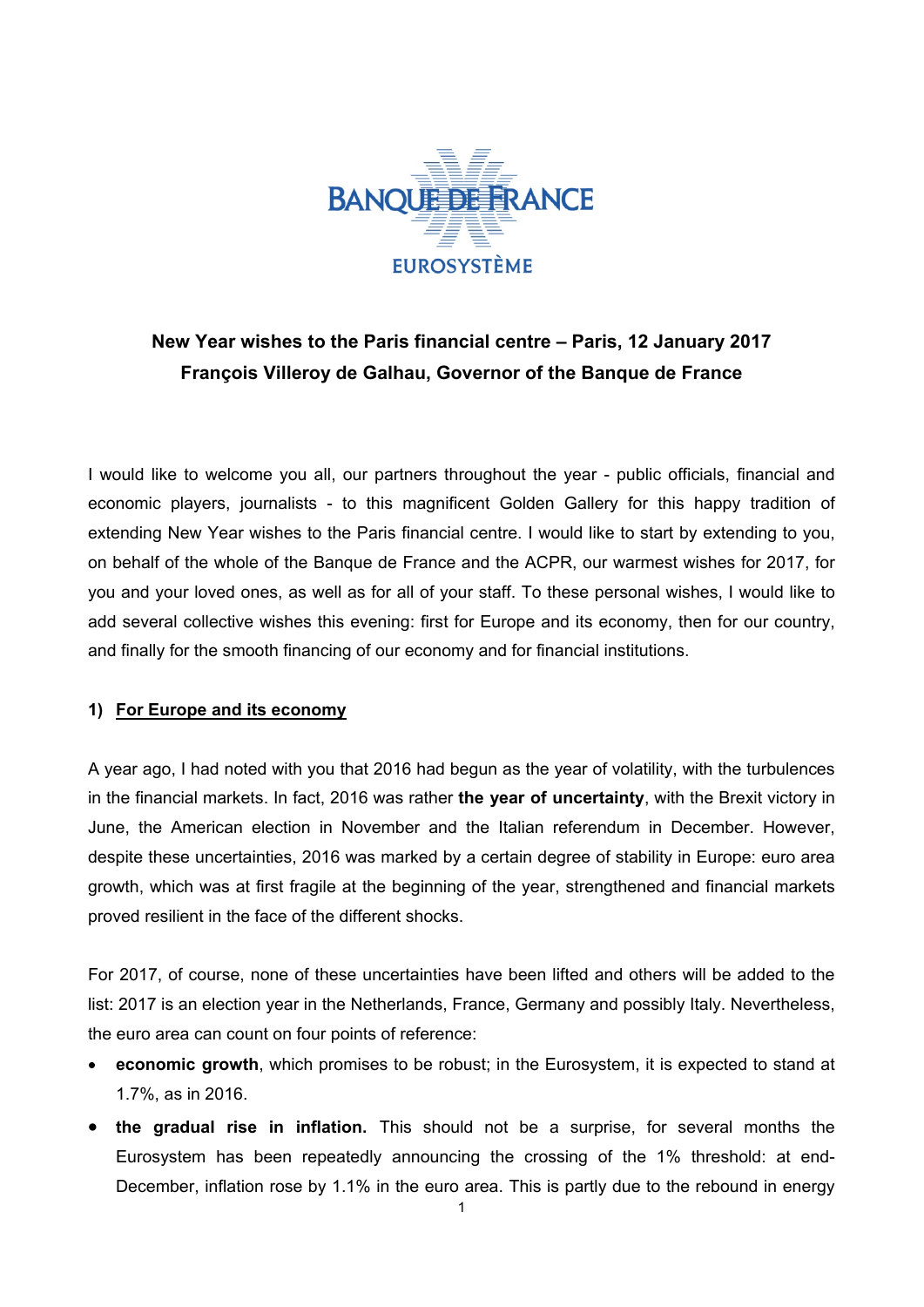prices, but it is also the result of our non-standard monetary policy; we have been able to avoid the deadly danger of deflation that was creeping up on us. On the contrary, there now seems to be concerns about a "return of inflation"; this is very exaggerated ... and we have not yet reached our target of 2%. The other point raised concerns the differences between countries, with the German 1.7%. These differences should gradually diminish over the course of the year, and they are consistent with the underlying economic fundamentals.

- **the monetary policy of the Eurosystem.** I will not dwell on it tonight because we are in a "silent period" ahead of the next Governing Council meeting. But in a world of uncertainty, European monetary policy is a very valuable source of predictability: our decision of 8 December 2016 clarified financing prospects for economic players over the next twelve months.
- the euro. Our common currency is strong and recognised throughout the world. Euro area citizens are very largely attached to it, at 70% according to the latest Eurobarometer of the European Commission of December, the highest figure reached since 2008.

This leads me to make **two wishes for 2017**:

- First, at the risk of a bold paradox, that **the euro area in this election year be an area of relative stability**, in the face of American and British uncertainties. We do not yet know how Brexit will unfold, but I note that it has resulted in lowering the official British growth forecast below that of the euro area, to only 1.4% for 2017. We did not want Brexit, but in the negotiations we will move forward with a clear principle - the single market is not to be divided and with a decisive card to play for the euro area and the Paris financial centre. We must all remain fully mobilised to demonstrate and reinforce the attractiveness of the Paris financial centre; we have received very significant marks of interest from many international companies, with whom we are talking discreetly but seriously.
- Second, that 2017 not be a lost year in Europe for **Economic Union**, which must complete and balance out the success of Monetary Union. The short-term priority is to build a "Financing and Investment Union", to better mobilise the 350 billion of European excess savings. But it would also be desirable to start preparing the options for a better collective economic strategy, which will be submitted to future governments: the White Paper to be published by the European Commission by spring is a good opportunity.

## **2) For our country**

2017 is obviously the year of a **great democratic debate** in France. In the economic field, I make the wish that this debate clarifies the assessments, presents the possible solutions, sheds light on the avenues for action. The Banque de France is independent: this essential value is valid for all times, but even more so this year. Our role, therefore, is certainly not to hand out good and bad political points, and we will have, like any major public institution, a duty to exercise restraint. As a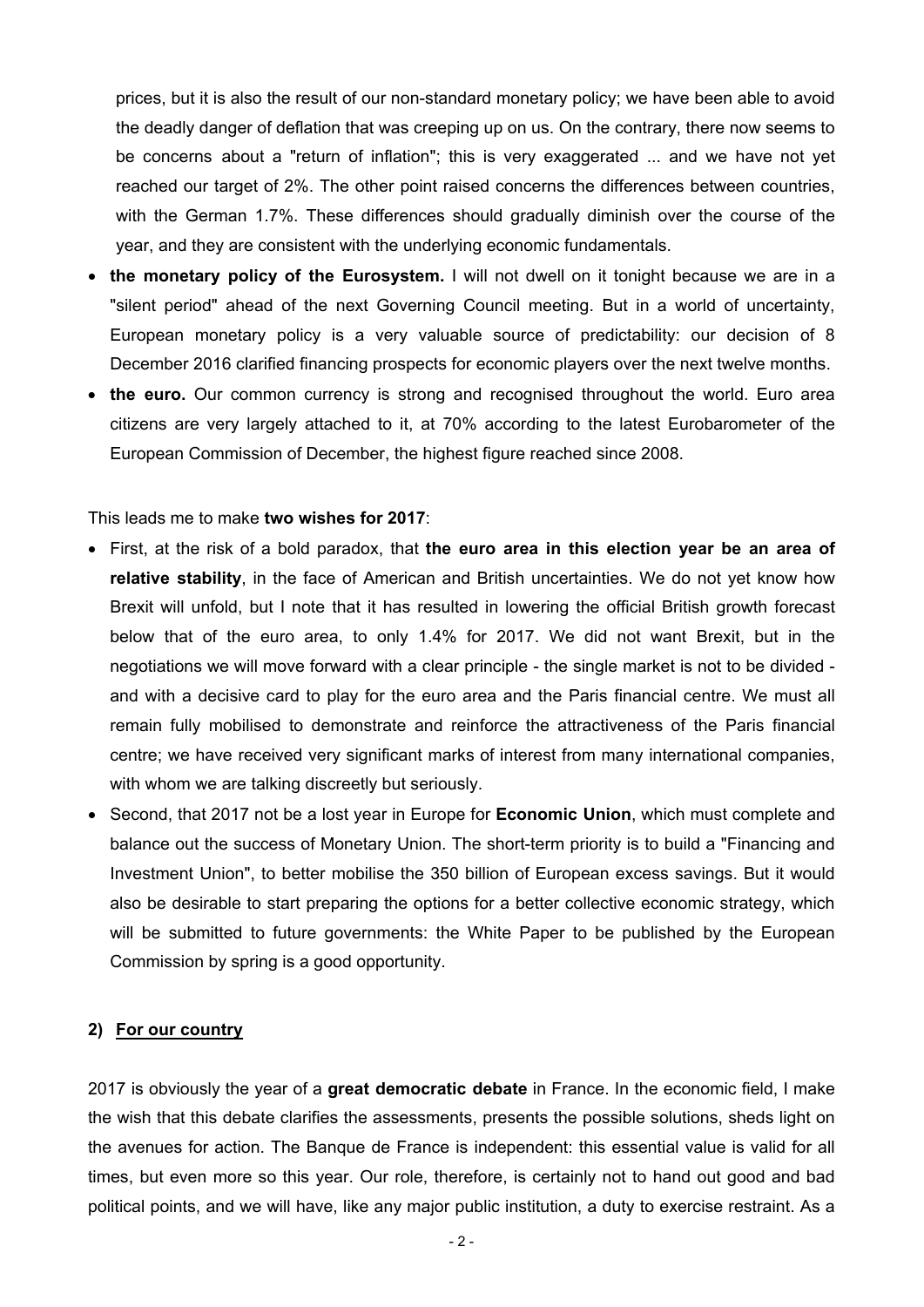trusted institution, we may just contribute to a serious debate, thanks to the data and studies we publish, and by recalling the facts. In view of the successes of many of our neighbors, which are compatible with the European social model, I have already had the opportunity to say that fiscal credibility and economic reforms are the best way to improve growth and employment in France, and for France to be listened to in Europe. France has carried out more reforms than has been said, but less than many of our neighbors, on all political sides.

The Banque de France also serves the country through the **economic services** that it provides. In 2016, we helped 212,000 families get out of excessive debt and, in line with what we had proposed, the legislator simplified the procedure by reforming the out-of-court phase and by limiting the role of the judge in the debt resolution procedure. These two advances, which will take effect on 1 January 2018, will accelerate the implementation of solutions, with an average gain of 3 months: more than 130,000 families would have benefited from these measures in 2016. In 2016, we also appointed, in each *département*, a VSE correspondent responsible for advising them in their requests for financing or financial assessments; I invite the banks present today to continue their efforts towards VSEs.

Lastly, in 2016, the Banque de France was appointed as the operator of the national strategy for the economic and financial education of the public. In this capacity, we will orchestrate the actions of public services, associations and professionals, to provide French citizens with the maximum amount of resources for understanding the budgetary, economic and financial issues of everyday life. By the end of January, we will take a very concrete step with the opening of the new information portal "mes questions d'argent .fr".

## **3) For the smooth financing of our economy and for financial institutions**

Overall, 2016 was a good year for the financing of our economy, thanks also to the professionals that you are:

- **the growth of credit** to the economy in France is the strongest of all the major countries of the euro area. For companies, the latest figures at end-November are +4.9%, compared with + 2.2% in the euro area. Credit to households increased too in 2016, by +4.2%, compared with +1.9% in the euro area. And this credit expansion has been accompanied by some of the lowest interest rates in Europe.
- the **strength of French banks and insurance companies** has been confirmed. On the insurance side, the solvency of the French market is largely met, with a Solvency Capital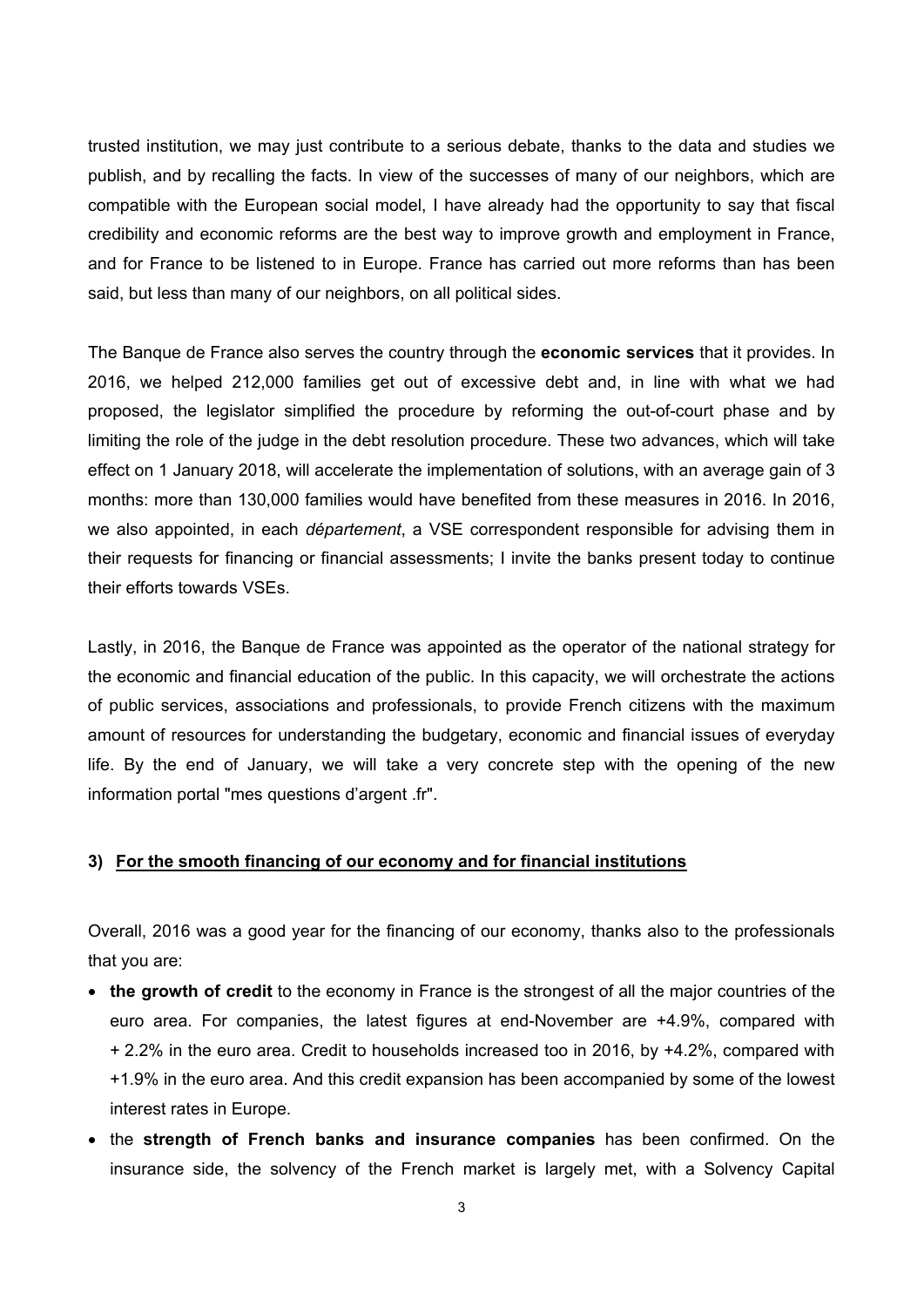Requirement ratio (SCR) of 209% for groups and 222% for individual institutions on 1 January 2016, compared to the regulatory minimum of 100%. As regards banks, the major groups show prudential ratios well above the minimum requirements, with in particular an average CET1 solvency ratio ("full CRD4") of 12.7% at end-June 2016, which is more than twice that of 2008 (5.8%). Elsewhere in Europe, in particular in Italy, certain banks still show difficulties: these problems are manageable but urgent action is required. Fortunately, this feeling of urgency seems at last to prevail.

For the smooth financing of our economy, 2017 requires that action be taken in five priority areas:

- **Basel 3.** Thanks to our unwavering mobilisation and that of our European partners, we have already avoided a bad agreement as it stood out last summer. To move things up a gear, it would now be necessary, in the weeks or months to come, to conclude a good agreement. International cooperation in the field of financial regulation must remain a collective asset on both sides of the Atlantic.
- **Complete the banking union,** based on the reform package presented by the European Commission last November - especially on the resolution side. These proposals are generally good ones. The banking union must now lead to more cross-border consolidations within the euro area: larger European banks will be able to better steer savings across national borders towards investment needs.
- **Better steer French savings towards companies and innovation.** For the past year, we have reformed regulated savings in order to avoid excessive benefits and to adjust them to the low rates: with the reduction in the housing savings plan (PEL) rate, the end of the overindexation of the A passbook (Livret A), and calls to moderate life insurance yields. In addition, it is desirable today that the professionals that you are, together with the public authorities, imagine new long-term products: at the price of less liquidity, they would combine capital protection and higher yields of shares. Their success also implies a form of tax neutrality.
- **Successfully complete the digital transformation.** The digital revolution creates many opportunities for financial players, as for consumers: an increasing number of more accessible financial services, more complete customer satisfaction. But it also requires examining ways of adapting business models: diversifying services and adjusting their pricing, on the income side; anticipating changes in employment and skills, in the social dialogue. The Banque de France and the ACPR are mobilised to support innovation: creation of the "FinTech Forum" and a dedicated FinTech unit with the AMF; appointment of a "Chief Digital Officer". The Banque de France is also changing.
- **Pursue efforts to combat money laundering and the financing of terrorism.** Further progress will be made in 2017 with the full implementation of the Urvoas Act of June 2016